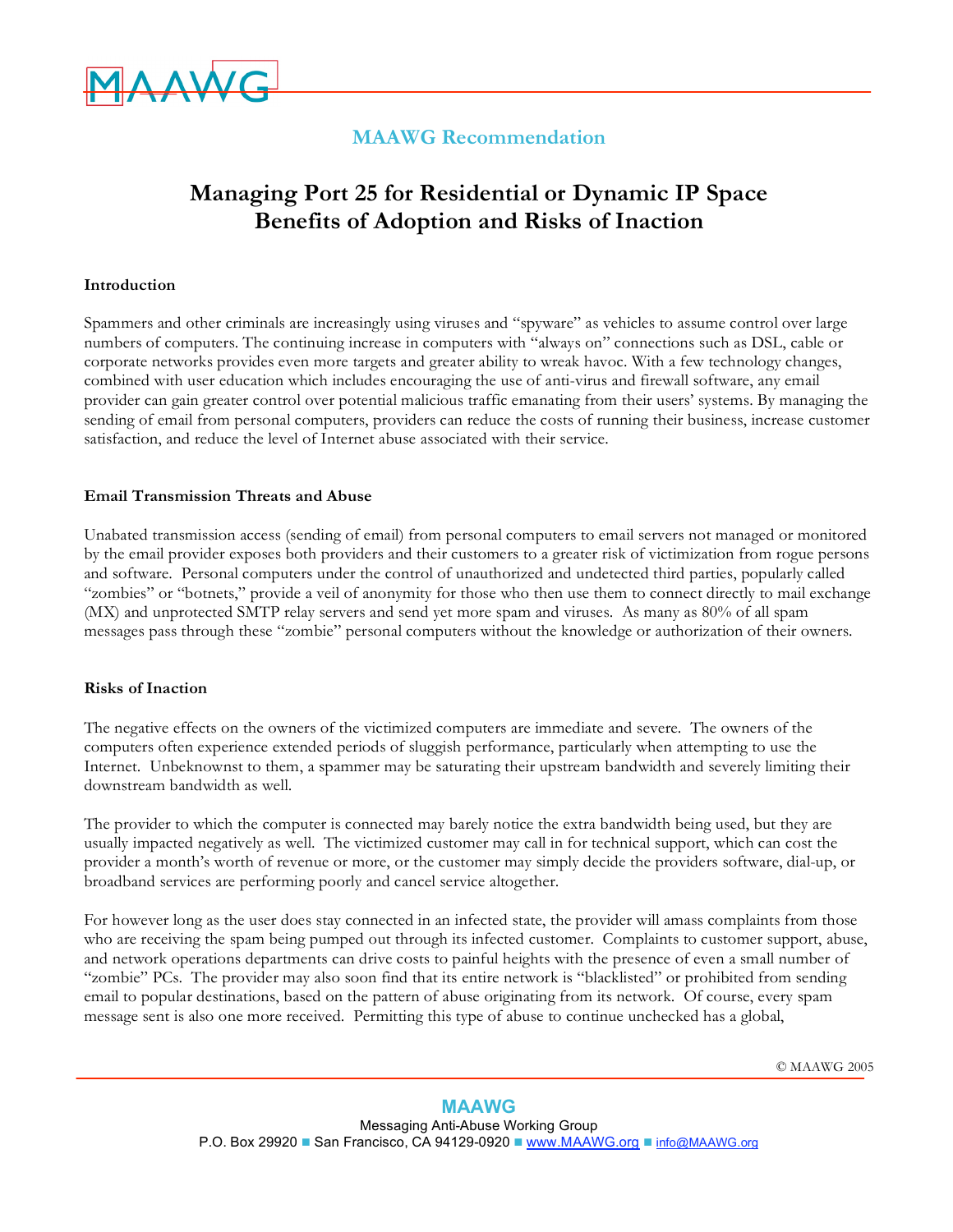proportionately negative effect on *all* Internet users and access providers by decreasing consumer confidence, thereby reducing the consumers' willingness to utilize the Internet for communication, commerce, and fun.

# **Email Transmission Best Practices**

Industry self-regulation is the most effective measure to address email transmission abuse, and the magnitude of the spam problem demands immediate action. The message has been received loud and clear from government agencies worldwide: absent immediate action and results, the industry faces increased scrutiny and regulation. Therefore, MAAWG recommends the following set of Email Transmission Best Practices for Internet and Email Service Providers:

- 1. Provide Email Submission services on port 587, as described in RFC 2476.
- 2. Require authentication for Email Submission, as described in RFC 2554.
- 3. Abstain from interfering with connectivity to port 587.
- 4. Configure email client software to use port 587 and authentication for Email Submission.
- 5. Block access **to** port 25 **from** all hosts on your network, other than those that you explicitly authorize to perform SMTP relay functions. Such hosts will certainly include your own Email Submission servers and may also include the legitimate Email Submission servers of your responsible customers.
- 6. Block incoming traffic to your network from port 25. This prevents potential abuse from spammers using asymmetric routing and spoofing IP addresses on your network.

These practices have been adopted by providers of all sizes, including many of the most popular service providers in the world and many MAAWG members, without any appreciable reduction in customer base.

### **Benefits of Adoption**

Requiring authentication and aggregating email transmission traffic through SMTP relays provides an ISP with many valuable benefits. These measures enable the ISP to:

- Identify the party responsible for submitted messages.
- Filter out spam, viruses, and other abusive message payloads.
- Monitor and limit, per customer and/or in aggregate, transmission rates.
- Enforce acceptable use policies and terms of service for email submission.

Additionally, the ISP gains the following competitive advantages:

- Improved deliverability for legitimate email messages, because of a reduced risk of being blacklisted by receiving Internet and Email Service Providers.
- Reduced costs for abuse help desk, customer support, and network operations centers.
- Ability to offer premium tiers of service to customers who have a legitimate need to operate email servers with direct access to port 25.
- Reduced infrastructure costs due to reductions in port utilization and bandwidth consumption.
- Proportionate recipient's share in the global reduction of spam volumes.

Once these measures are in place, infected machines can no longer be vehicles of anonymity. Victimized computers can be rapidly identified and quarantined until the owner becomes aware of the problem and corrects it. In the process, customers are educated about security threats and are encouraged to better protect themselves. Each of these changes increases the safety and privacy for *all* end users.